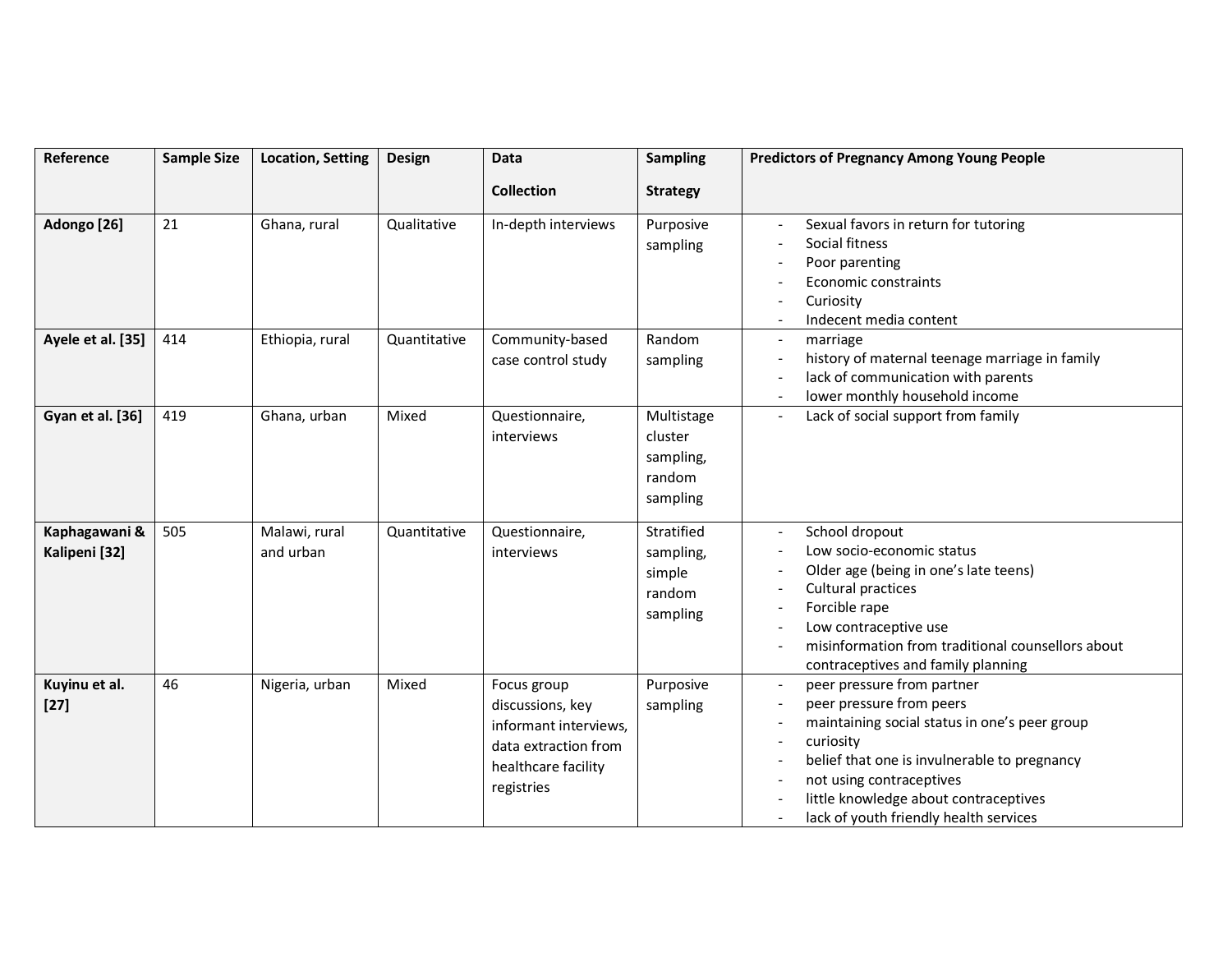|                                       |       |                                           |              |                                                                                                                     |                                                  | unfriendly health workers<br>$\overline{\phantom{a}}$                                                                                                                                                                                                                                                                                                                                                                                                                              |
|---------------------------------------|-------|-------------------------------------------|--------------|---------------------------------------------------------------------------------------------------------------------|--------------------------------------------------|------------------------------------------------------------------------------------------------------------------------------------------------------------------------------------------------------------------------------------------------------------------------------------------------------------------------------------------------------------------------------------------------------------------------------------------------------------------------------------|
| Lebese et al.<br>$[37]$               | 42    | South Africa,<br>rural                    | Qualitative  | Focus group<br>discussions,<br>interviews                                                                           | Purposive<br>sampling                            | communication issues between parents and children<br>regarding sex                                                                                                                                                                                                                                                                                                                                                                                                                 |
| Masemola-<br>Yende &<br>Matabone [28] | 19    | South Africa,<br>urban                    | Qualitative  | Semi-structured<br>interviews                                                                                       | Purposive<br>sampling                            | pressure from partner to not use contraceptives<br>$\overline{\phantom{a}}$<br>chose to have a baby with partner<br>fear of abortion so chose not to terminate pregnancy<br>non-constant birth control or condom use<br>using risky alternative medication along with hormonal<br>contraceptives<br>fear of using birth control<br>$\overline{\phantom{a}}$<br>deliberately choosing not to follow information provided<br>$\overline{\phantom{a}}$<br>in sexual education classes |
| <b>McCleary-Sills</b><br>et al. [29]  | 223   | Tanzania, rural                           | Qualitative  | Participatory learning<br>and action (PLA)<br>exercises, focus<br>group discussions,<br>key informant<br>interviews | Sampling<br>method<br>could not be<br>determined | rape and coercive sex<br>$\sim$<br>sexual expectations of men<br>poverty                                                                                                                                                                                                                                                                                                                                                                                                           |
| Mchunu et al.<br>$[33]$               | 3,123 | South Africa,<br>urban and rural          | Quantitative | Cross-sectional<br>population-based<br>household survey                                                             | Multi-stage<br>stratified<br>cluster<br>sampling | lack of employment opportunities<br>$\overline{\phantom{a}}$<br>wanted to prove maturity and identity as a woman<br>$\overline{\phantom{a}}$<br>low condom use<br>low sexual-health knowledge                                                                                                                                                                                                                                                                                      |
| Mkhwanazi<br>$[34]$                   | 40    | South Africa,<br>urban                    | Qualitative  | Interviews                                                                                                          | Opportunity<br>sampling                          | not using condoms to show love and fidelity to partner<br>$\overline{\phantom{a}}$<br>poor communication with parents<br>$\overline{\phantom{a}}$<br>non-use of contraceptives<br>$\overline{\phantom{a}}$<br>incorrect use of contraceptives<br>$\overline{\phantom{a}}$<br>unfriendly healthcare workers<br>$\overline{\phantom{a}}$                                                                                                                                             |
| Morhe et al.<br>$[39]$                | 481   | Ghana, urban                              | Quantitative | Household-based<br>cross sectional survey                                                                           | Random<br>sampling                               | being out of school<br>$\blacksquare$<br>marriage<br>$\overline{a}$                                                                                                                                                                                                                                                                                                                                                                                                                |
| Mothiba &<br>Maputle [30]             | 100   | South Africa,<br>rural and semi-<br>urban | Quantitative | Structured self-<br>administered<br>questionnaires                                                                  | Simple<br>random                                 | low educational expectations<br>$\overline{\phantom{a}}$<br>peer pressure<br>$\overline{\phantom{a}}$<br>family breakdown<br>poverty                                                                                                                                                                                                                                                                                                                                               |